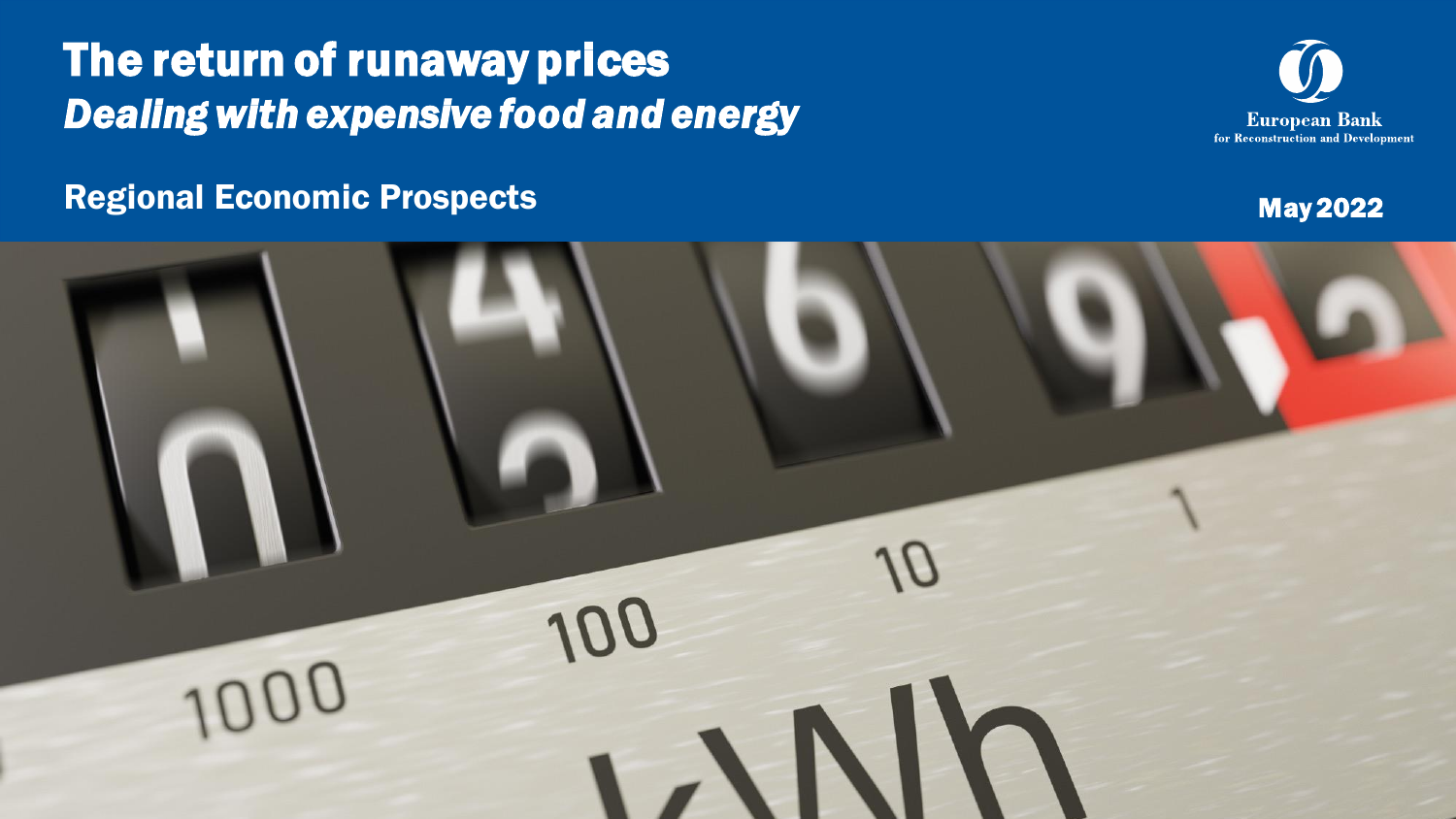# Since Mar'22, downward revision to growth: larger-than-previously expected contraction in Ukraine, rising inflationary pressures



Growth in the EBRD regions to slow down from 6.6% in 2021 to 1.1% in 2022 as the war drags on, to recover to 4.7% in 2023

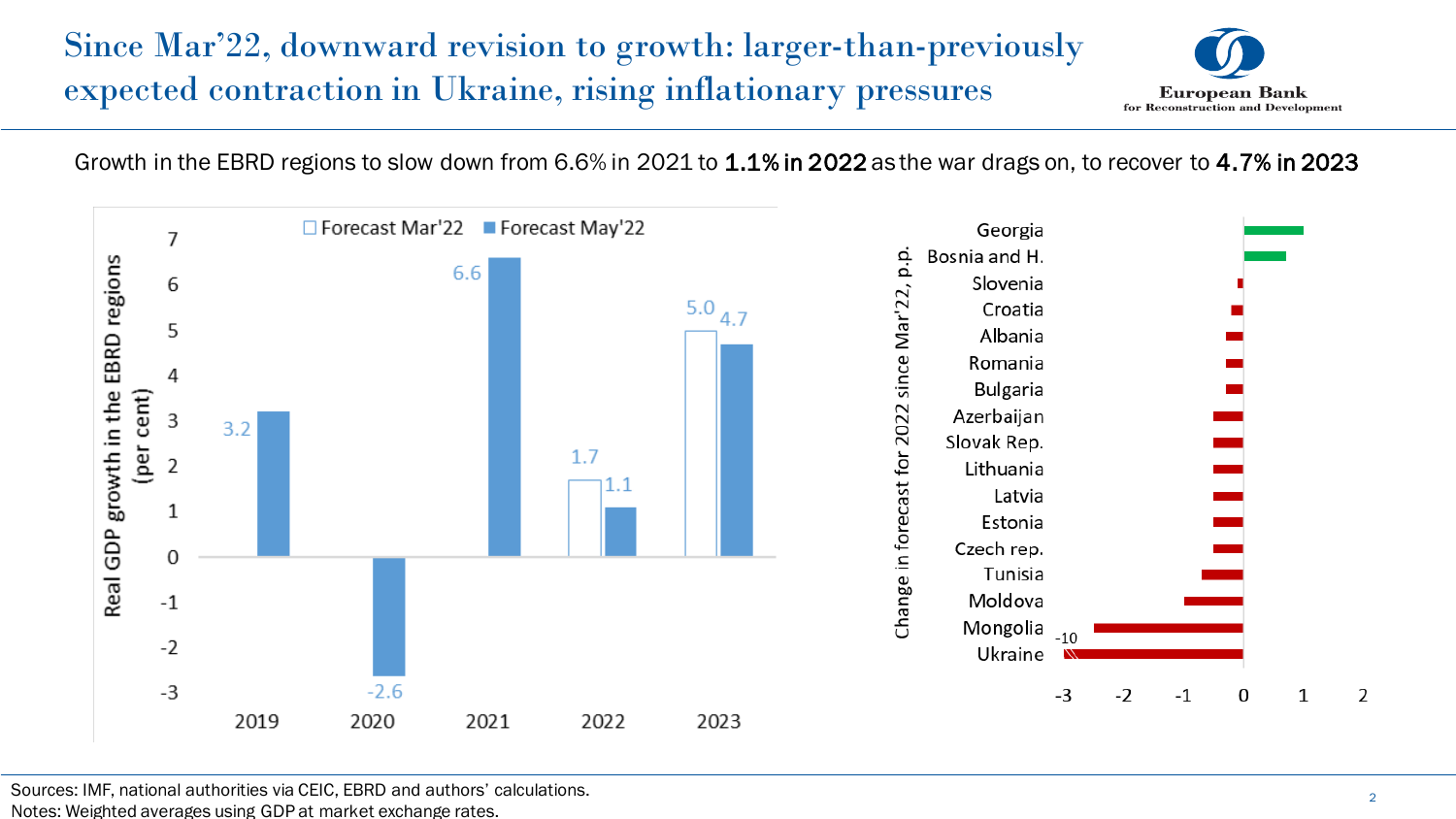# Rising food and energy prices (as prices of Russian and international oil diverge)





Sources: Refinitiv Eikon and authors' calculations. Notes: Prices adjusted for US inflation.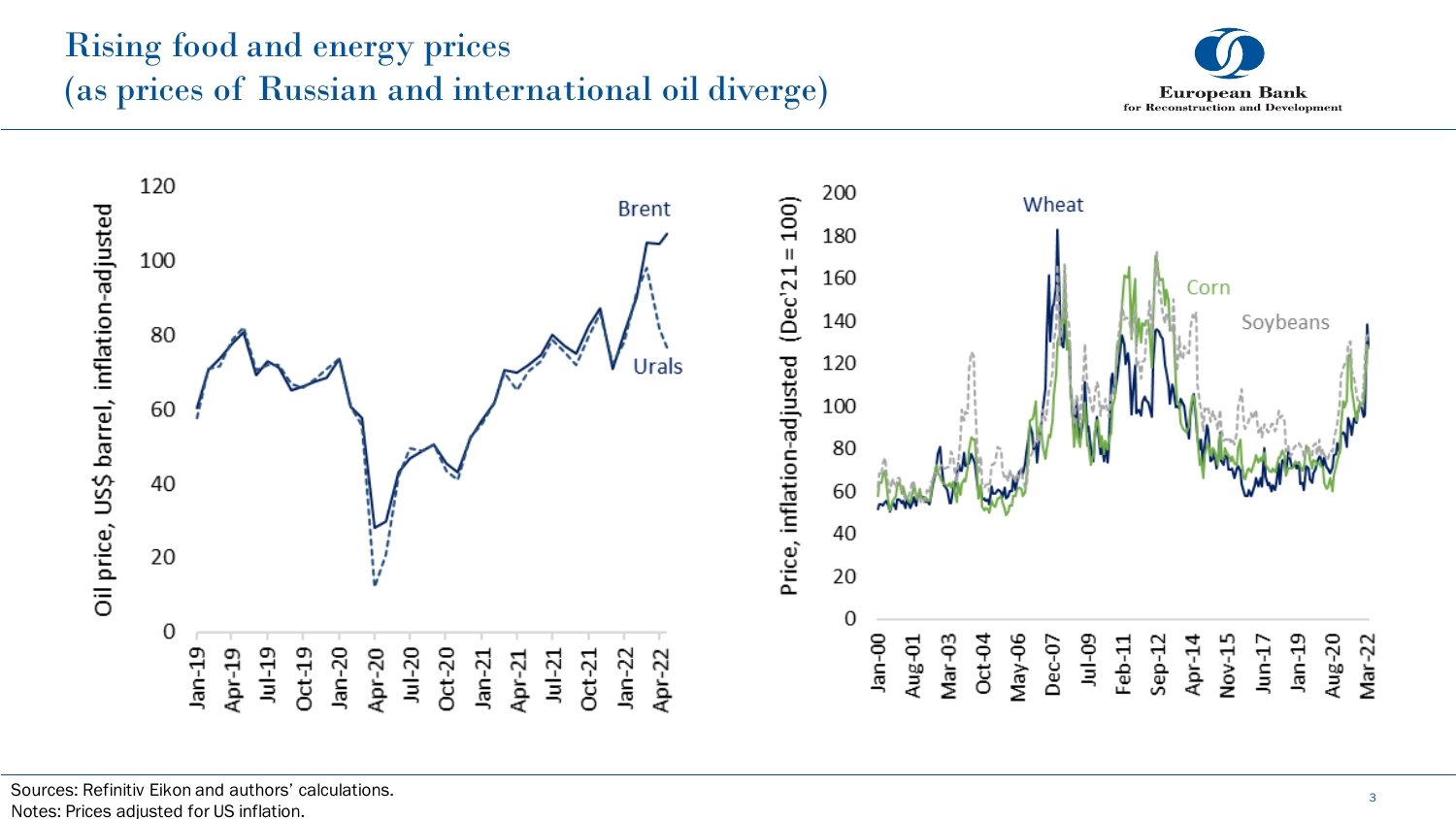# Inflation in the EBRD regions reached 11.9% in Mar'22, highest since summer'08, and rising, leading to tighter financing conditions





Sources: CEIC and national authorities.

Notes: Year-on-year changes. EBRD regions refers to a simple average across 31 economies, excludes Lebanon.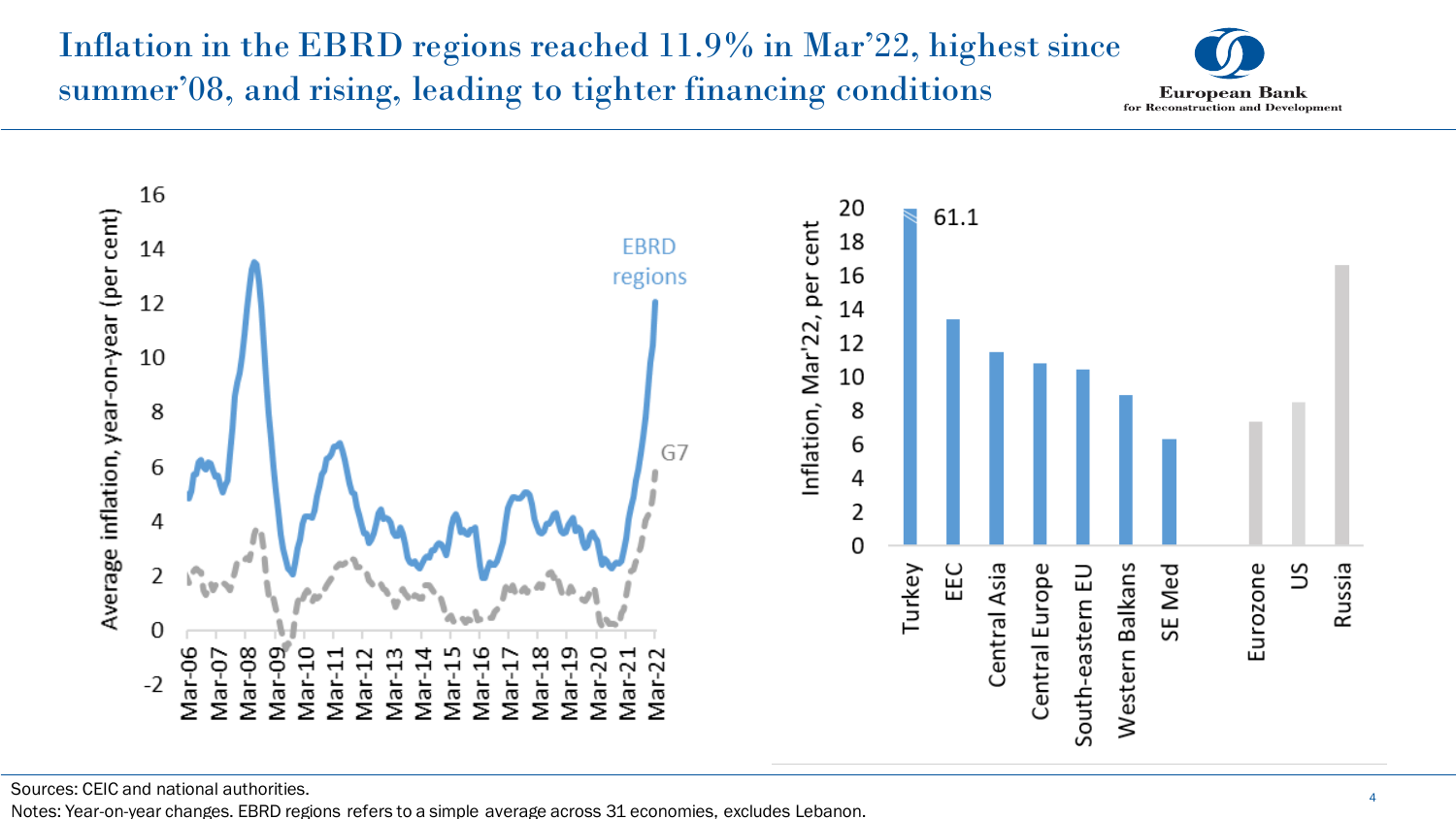# Economies introduced a wide range of measures to mitigate the impact of high energy and food prices on households and firms



80 Bgr, Cze, Est, Mda, Bgr, Cze, Est, Mda, Srb Hrv, Cze, Egy, Est, Mkd, Pol, Rou, Srb Alb, Aze, Bih, Egy, Hrv, Cze, Egy, Est,<br>Kgz, Pol, Rou<br>Aze, Egy, Kaz, Kgz, Alb, Aze, Bih, Egy, Share of economies (per cent) Share of economies (per cent) Hrv, Mkd, Pol,<br>Tur, Ukr Aze, Bgr, Hrv,<br>Est, Rou Aze, Bgr, Hrv, Mkd, Pol, Rou, Hrv, Mkd, Pol, 70 Bgr, Hrv, Est, Kgz, Lbn, Mda 3gr, Hrv, Est, Est, Lva, Svk<br>// Deu, USA Kgz, Lbn, Mda Est, Lva, Svk Srb, Tun, Tur Srb, Tun, Tur Rou // USA Jpn, USALva, Svn Alb, Kos 60 50 40 30 20 10 0 Fuel subsidies (per unit) Price controls Price controls Means-tested support to poor Means-tested support to poor -ood export restrictions Food export restrictions Tax cuts (e.g. income, VAT, social State aid, preferential loans State aid, preferential loans Fuel subsidies (per unit) Tax cuts (e.g. income, VAT, social Energy/food vouchers (per Support for alternative energy<br>sources<br>Restrictions on energy use Windfall tax on energy firms Windfall tax on energy firms Use energy reserves Use energy reserves Energy/food vouchers (per security contribution) security contribution) household) households EBRD regions  $\Box$  G7

Poland: VAT on petrol was lowered from 23% to 8%

Czech R: reduction in the excise tax on petrol and diesel of CZK 1.5 (€0.06) per litre

Hungary: Capped prices of various food staples, fuel until 1 Jul; grain export restrictions

Poland: an allowance of up to €106 per person per year based on income, type of heating and household size

Kyrgyz R: handouts of flour; 50% discount on electricity bills (subject to a cap) to lowincome households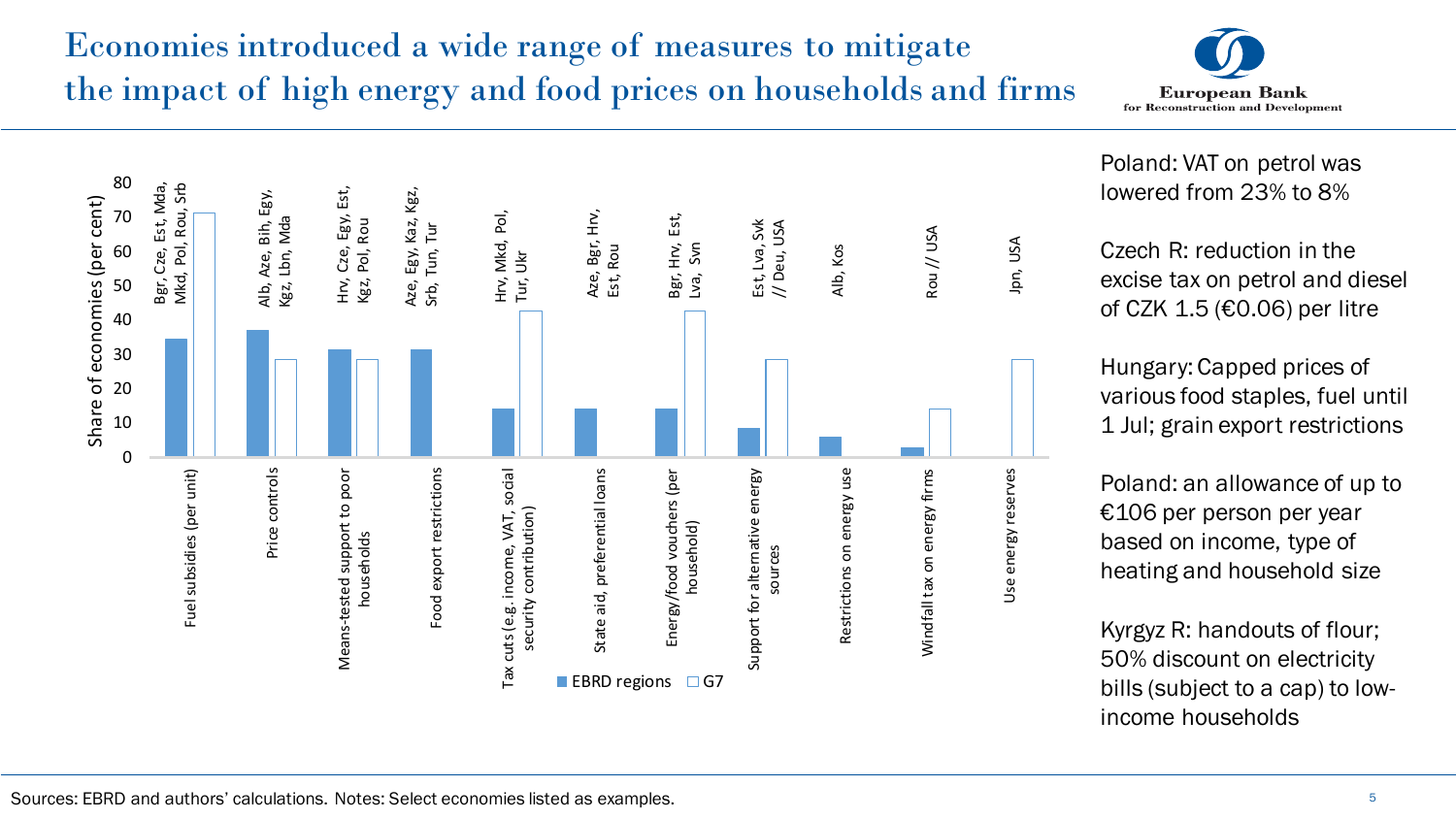### Currencies increasingly faced pressures based on perceived fiscal and external vulnerabilities; other currencies recovered earlier losses



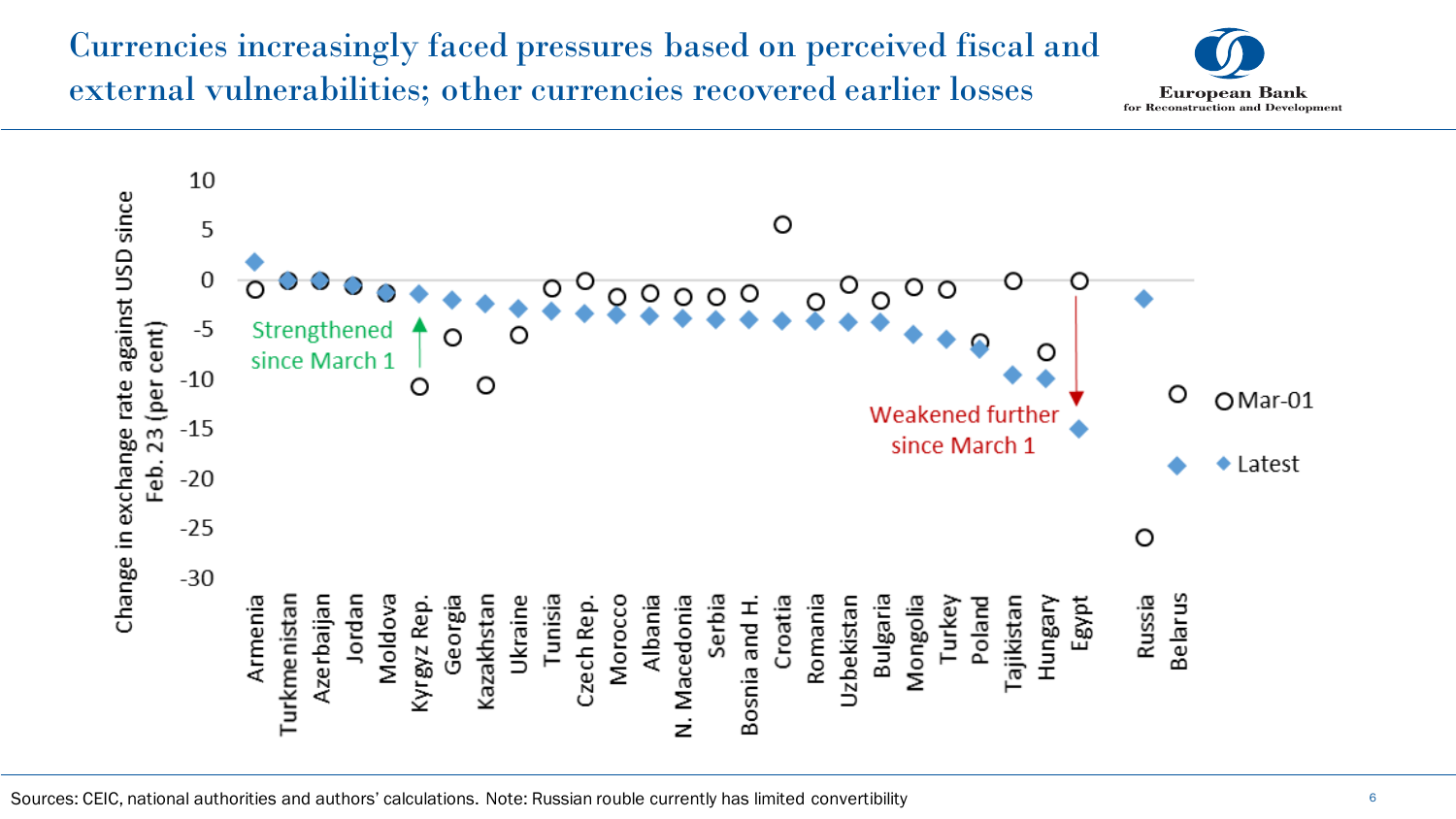# High uncertainty: In a scenario of discontinued gas supplies from Russia, output per capita could be 2%+ lower in 2022-23



In this scenario, output per capita would dip below the pre-Covid level again for several quarters. Output gap (with respect to the baseline scenario) would close towards end-2023 on the back of investments in gas infrastructure and electrification of industry



Sources: IMF, national authorities via CEIC, EBRD and authors' calculations. Notes: Weighted averages using GDP at market exchange rates.